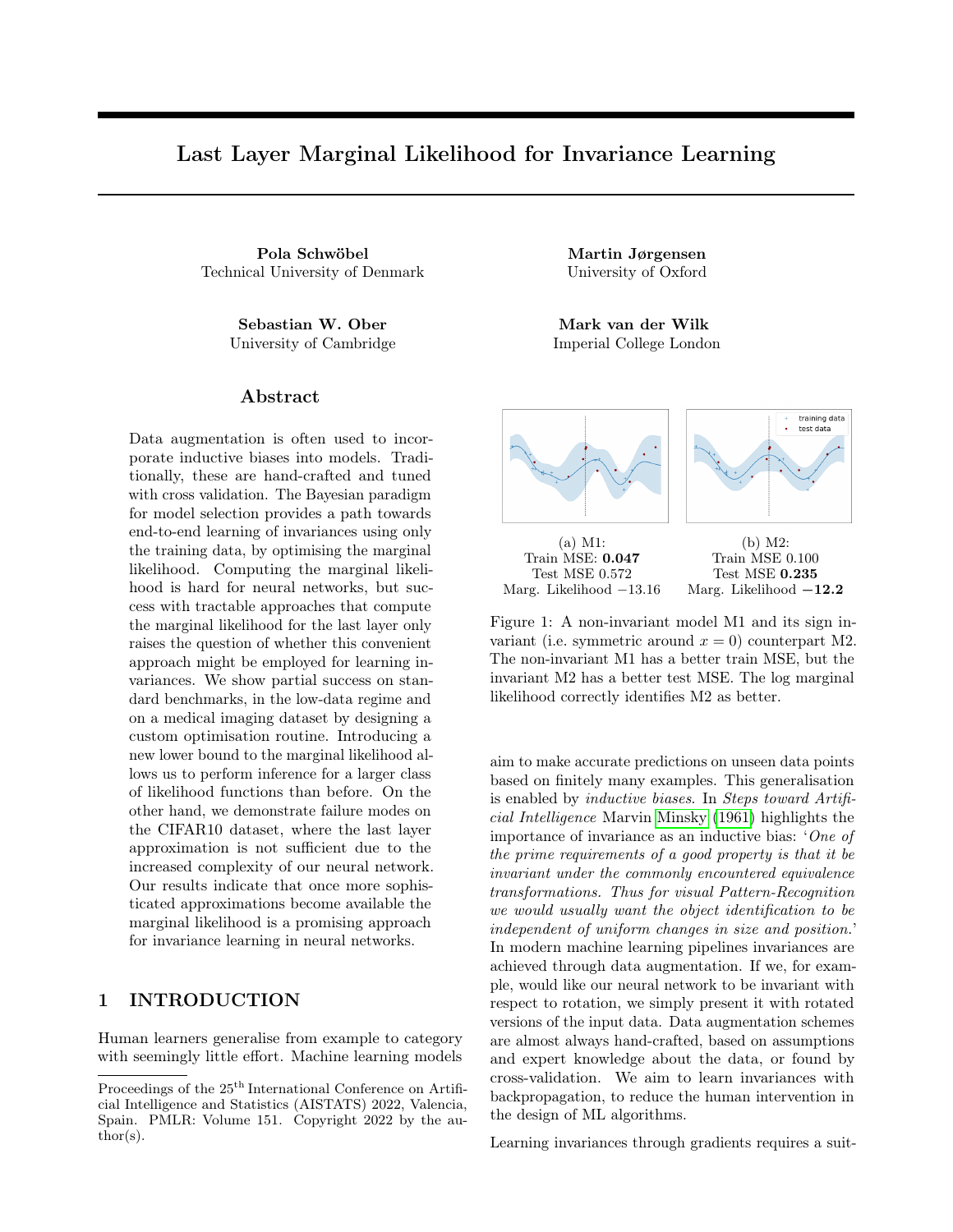able loss function. Standard losses like negative loglikelihood or mean squared error solely measure how tightly we fit the training data. Good inductive biases (e.g. convolutions) constrain the expressiveness of a model, and therefore do not improve the fit on the training data. Thus, they can not be learned by minimising the training loss alone.

In Bayesian inference, this problem is known as model selection, and is commonly solved by using a different training objective: the marginal likelihood. For a model of data y, parametrised by weights w and hyperparameters  $\theta$  it is given by

$$
p(y|\theta) = \int p(y|w)p(w|\theta)dw.
$$
 (1)

As opposed to standard training losses, it correlates with generalisation, and thus provides a general way to select an inductive bias, independent of parameterisation (Williams and Rasmussen, 2006; Rasmussen and Ghahramani, 2001; MacKay, 2003). Van der Wilk et al. (2018) demonstrated that invariances can be learned by straightforward backpropagation using the marginal likelihood in Gaussian process (GP) models, where the marginal likelihood can be accurately approximated. Fig. 1 shows an invariant and a non-invariant GP; the invariant model has higher marginal likelihood as well as lower test mean squared error. Thus, the marginal likelihood correctly identifies invariance as a useful inductive bias.

Current GP models often lack predictive performance compared to their highly expressive neural network counterparts, hence applying this elegant principle to neural networks is attractive. The challenge is, however, that finding accurate and differentiable marginal likelihood approximations for neural networks is still an open problem. In this work we investigate a convenient short-cut: computing Bayesian quantities only in the last layer. This avoids difficulties of the marginal likelihood in the full network, and has already been shown helpful (Wilson et al., 2016a,b). Given the possible impact of invariance learning with the convenience of the last-layer approximation, it is important to investigate its potential. Our results provide a nuanced picture of this approach: there are situations where the last-layer approximation is sufficient, but others where it is not.

To provide these results, we

- 1. construct a deep neural network with a Bayesian last layer that incorporates invariance, based on invariant GPs (van der Wilk et al., 2018) and deep kernel learning (Wilson et al., 2016b),
- 2. overcome problems with the training implied by a straightforward combination of Van der Wilk

et al.  $(2018)$  and Wilson et al.  $(2016b)$  via a new optimisation scheme, and a new variational bound that allows for non-Gaussian likelihoods,

3. investigate failure modes on more complex model architectures to show limitations of using the lastlayer approximation for invariance learning.

### 2 RELATED WORK

Bayesian Deep Learning aims to provide principled uncertainty quantification for deep models. Exact computation for Bayesian deep models is intractable, so different approximations have been suggested. Variational strategies (e.g. Blundell et al., 2015) maximise the evidence lower bound (ELBO) to the marginal likelihood, thereby minimising the gap between approximate and true posteriors. To remain computationally feasible, approximations for Bayesian neural networks are often crude, and while weight posteriors are useful in practice, the marginal likelihood estimates are typically too imprecise for hyperparameter estimation (Blundell et al., 2015; Turner and Sahani, 2011). Hyperparameter estimation in deep GPs has achieved more success (Damianou and Lawrence, 2013; Dutordoir et al., 2020), but training deep GPs can be challenging. Some very recent works have shown initial promise in using the marginal likelihood for hyperparameter selection in Bayesian neural networks (Ober and Aitchison, 2020; Immer et al., 2021; Dutordoir et al., 2021). Instead of a Bayesian treatment of all weights using rough approximations, we follow a deep kernel learning approach, i.e. computing the marginal likelihood for the last layer only.

Deep Kernel Learning (DKL; Hinton and Salakhutdinov, 2007; Calandra et al., 2016; Bradshaw et al., 2017) replaces the last layer of a neural network with a GP, where marginal likelihood estimation is accurate (Burt et al., 2020). Wilson et al. (2016a,b) had significant success achieving improved uncertainty estimates. Their results indicate that such a neural network-GP hybrid is promising for invariance learning. Ober et al. (2021) identify difficulties with overfitting in DKL models, but also show mechanisms by which such overfitting is mitigated. We find similar issues and adapt the standard DKL training procedure to avoid them when learning invariance hyperparameters. We will discuss these issues in more depth as we describe our training procedure in Sec. 5.

Data Augmentation is used to incorporate invariances into deep learning models. Where good invariance assumptions are available a priori (e.g. for natural images) this improves generalisation performance and is ubiquitous in deep learning pipelines. Instead of relying on assumptions and hand-crafting, recent approaches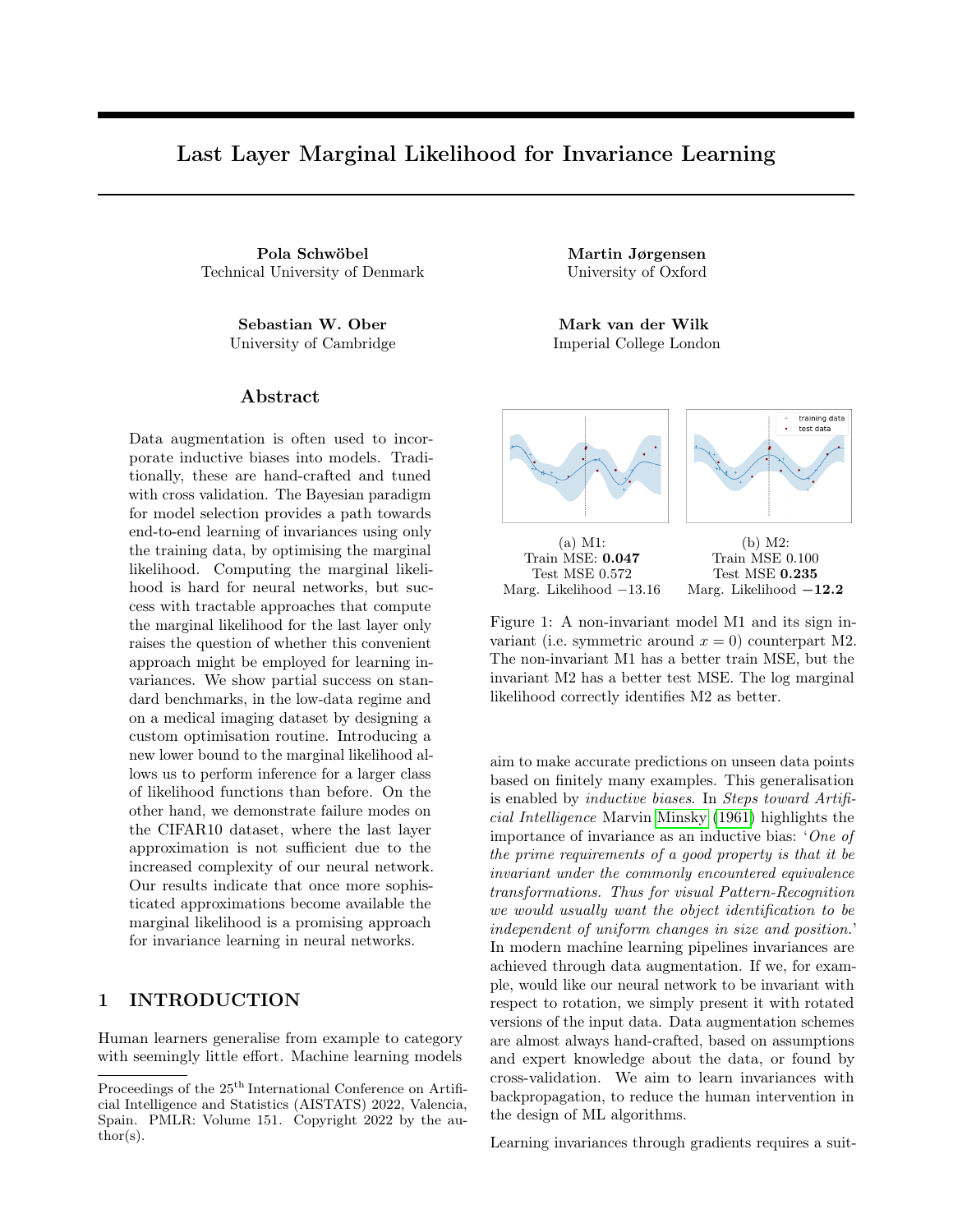learn data augmentation schemes. Cubuk et al. (2019, 2020) and Ho et al. (2019) train on the validation data, and use reinforcement learning and evolutionary search respectively to find parameters. Zhou et al. (2021); Lorraine et al. (2020) compute losses on validation sets for learning invariance parameters, and estimate gradients w.r.t. them in outer loops. Similar to our work, Benton et al. (2020) learn data augmentations on training data end-to-end, by adding a regularisation term to the negative log-likelihood loss that encourages invariance. They argue that tuning this regularisation term via cross-validation can be avoided, since the loss function is relatively flat. Yet, the method relies on explicit regularisation, and thus on an understanding of the parameters in question. Our method is based on a Bayesian view of data augmentation as incorporating an invariance on the functions in the prior distribution (van der Wilk et al., 2018; Nabarro et al., 2021). This allows the marginal likelihood to be used as an objective for learning invariances. This has many advantages, such as allowing backpropagation from training data, automatic and principled regularisation, and parameterisation independence (see Sec. 5). This makes the marginal likelihood objective a promising avenue for future work, which may want to incorporate invariances whose parameterisations are non-interpretable.

### 3 BACKGROUND

#### 3.1 Variational Gaussian processes

A Gaussian process (GP) (Williams and Rasmussen, 2006) is a distribution on functions with the property that any vector of function values  $f$  $(f(x_1), \ldots, f(x_N))$  is Gaussian distributed. We assume zero mean functions and real valued vector inputs.

Inference in GP models with general likelihoods and big datasets can be done with variational approximations (Titsias, 2009; Hensman et al., 2015). The approximate posterior is constructed by conditioning the prior on M inducing variables  $\mathbf{u} \in \mathbb{R}^M$ , and specifying their marginal distribution with  $q(\boldsymbol{u}) = \mathcal{N}(\boldsymbol{m}, \boldsymbol{S})$  (for overviews see Bui et al. 2017; van der Wilk et al. 2020). This results in a variational predictive distribution:

$$
q(f(x^*)) = \mathcal{N}(\boldsymbol{\alpha}(x^*)^{\top}\boldsymbol{m},
$$
  
\n
$$
k(x^*, x^*) - \boldsymbol{\alpha}(x^*)^{\top} (\boldsymbol{K}_{zz} - \boldsymbol{S}) \boldsymbol{\alpha}(x^*)),
$$
\n(2)

where  $\mathbf{z} \in \mathbb{R}^{M \times d}$  are inducing *inputs*,  $\mathbf{K}_{z\bar{z}}$  is the matrix with entries  $k(z_i, z_j)$ ,  $\boldsymbol{\alpha}(x^*) = \boldsymbol{K}_{zz}^{-1} k(z, x^*)$ , and k is the chosen covariance function.

Variational inference (VI) selects an approximation by minimising the KL divergence of the approximation to the true posterior with respect to the variational parameters  $z, m, S$ . This is done by maximising a lower bound to the marginal likelihood (the "evidence"), which has the KL divergence as its gap (Matthews et al., 2016). The resulting evidence lower bound (ELBO) is

$$
\log p(y) \geq \mathcal{L} = \sum_{n=1}^{N} \mathbb{E}_{q(f(x_n))} \left[ \log p(y_n | f(x_n)) \right] - \text{KL}[q(u) || p(u)]. \tag{3}
$$

In exact GPs, (kernel) hyperparameters are found by maximising the log marginal likelihood  $\log p(y)$ (Williams and Rasmussen, 2006). For our models of interest, the exact marginal likelihood is intractable. We use the ELBO as a surrogate. This results in an approximate inference procedure that maximises the ELBO with respect to both the variational parameters and the hyperparameters. Optimising the variational parameters improves the quality of the posterior approximation, and tightens the bound to the marginal likelihood. Optimising the hyperparameters hopefully improves the model, but the slack in the ELBO can lead to worse hyperparameter selection (Turner and Sahani, 2011).

#### 3.2 Invariant Gaussian Processes

A function  $f: \mathcal{X} \rightarrow \mathcal{Y}$  is *invariant* to a transformation  $t: \mathcal{X} \to \mathcal{X}$  if  $f(x) = f(t(x))$ ,  $\forall x \in \mathcal{X}$ , and  $\forall t \in \mathcal{T}$ . I.e., an invariant function will have the same output for a certain range of transformed inputs known as the orbit. A straightforward way to construct invariant functions is to simply average a function over the orbit (Kondor, 2008; Ginsbourger et al., 2012, 2013). We consider a similar construction where we average a function over a data augmentation distribution, which results in an approximately invariant function where  $f(x) \approx f(t(x))$ (van der Wilk et al., 2018; Dao et al., 2019). Augmented data samples  $x_a$  are obtained by applying random transformations t to an input,  $x_a = t(x)$ , leading to the distribution  $p(x_a|x)$ . That is, an approximately invariant function  $f$  can be constructed from any noninvariant g as

$$
f(x) = \sum_{t \in \mathcal{T}} g(t(x)), \text{ or } f(x) = \int g(x_a) p(x_a | x) \mathrm{d}x_a. \tag{4}
$$

Van der Wilk et al. (2018) exploit this construction to build a GP with continuously adjustable invariances. They place a GP prior on  $g \sim \mathcal{GP}(0, k_q(\cdot, \cdot))$ , and since Gaussians are closed under summations, f is a GP too. By construction  $f$  is invariant to the augmentation distribution  $p(x_a|\cdot)$  and its kernel is given by

$$
k_f(x, x') = \iint k_g(x_a, x'_a) p(x_a | x) p(x'_a | x') dx_a dx'_a.
$$
 (5)

Non-trivial  $p(x_a|x)$  densities present a problem for standard VI, as the kernel evaluations in eq. 2 become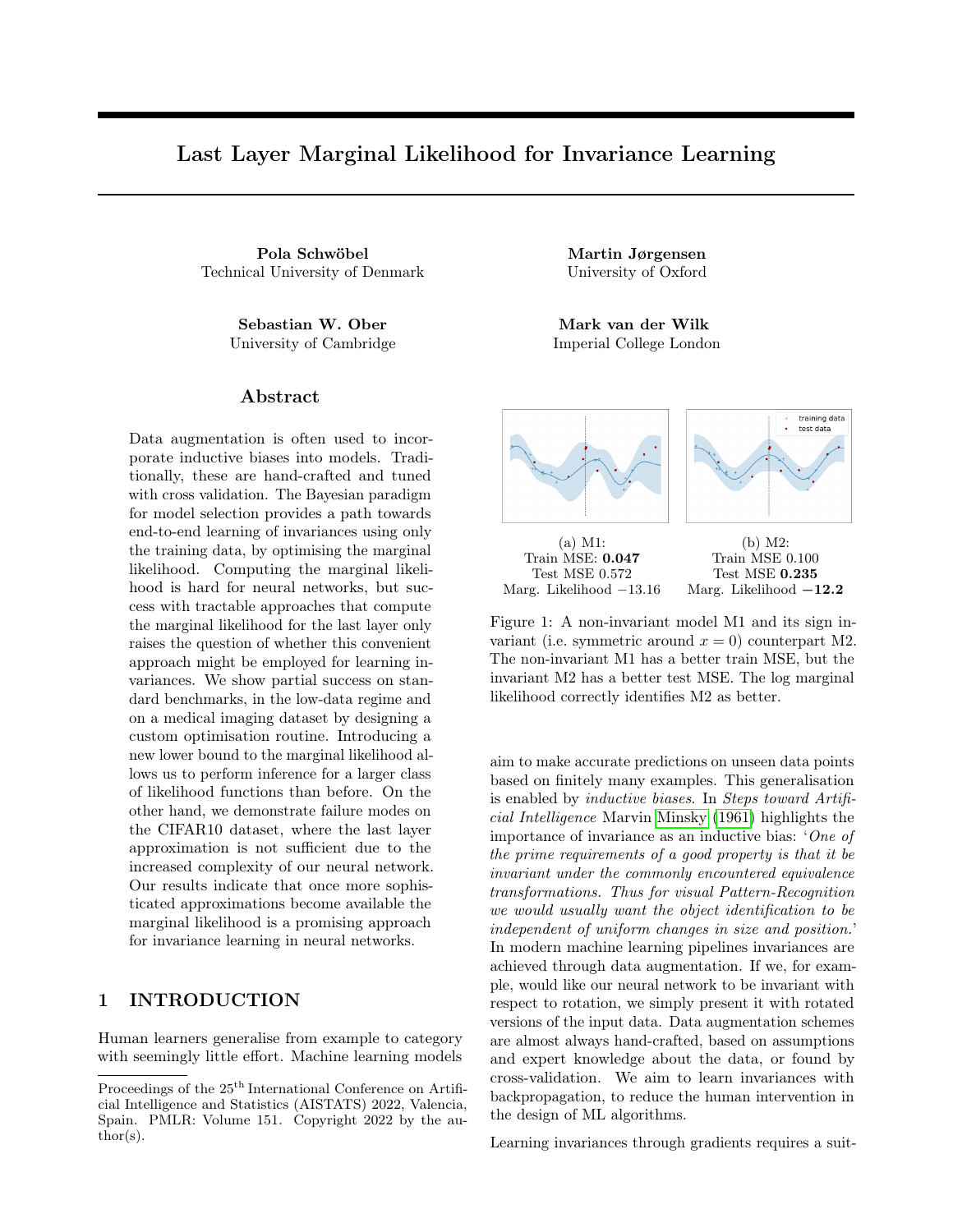intractable. This is solved by making the inducing variables observations of  $g$  rather than the usual  $f$ . This ensures that  $K_{zz}$  is tractable, as it only requires evaluations of  $k<sub>g</sub>$ , which makes the KL divergence tractable. When the likelihood is Gaussian, it additionally provides a way to tackle the expected log likelihood:

$$
\mathbb{E}_{q(f(x))} \log \mathcal{N}(y; f(x), \sigma^2) = \text{const} - \frac{(y_n - \mu)^2 + \tau}{2\sigma^2} \tag{6}
$$

where  $\mu, \tau$  are the mean and variance in (2). Only unbiased estimates of  $\mu$ ,  $\mu^2$  and  $\tau$  are needed for an unbiased estimate of the ELBO. These can be obtained from simple Monte Carlo estimates of  $k_f$  (5), and  $k(z, x)$ .<sup>1</sup>

#### 3.3 Parameterising learnable invariances

The invariance of the GP in (5) is learned by adjusting the augmentation distribution. We parameterise the distribution and treat its parameters as kernel hyperparameters. We learn these by maximising the ELBO. As done in similar work (Benton et al., 2020; van der Wilk et al., 2018), we consider affine transformations. Our affine transformations are controlled by  $\phi = (\alpha, s^x, s^y, p^x, p^y, t^x, t^y)$ , which describes rotation, scale, shearing and horizontal and vertical translation. We parameterise a family of augmentation distributions by specifying uniform ranges with  $\phi_{\text{min}}, \phi_{\text{max}} \in \mathbb{R}^7$ that are to be applied to the input image. Different ranges that are learned on  $\phi_{\text{min}}, \phi_{\text{max}}$  correspond to different invariances in  $f(\cdot)$ . For example, learning  $\phi_{\text{min/max}} = (\pm \pi, 0, 0, 0, 0, 0, 0)$  corresponds to full rotational invariance (sampling any angle between  $-\pi$  and  $\pi$ ) but no scaling, shearing or translations.

We sample from the resulting  $p(x_a|x, \phi_{\text{max}}, \phi_{\text{min}})$  (we will write  $p(x_a|x, \phi)$  for brevity) by 1) sampling the parameters for a transformation from a uniform distribution, 2) generating a transformed coordinate grid, and 3) interpolating<sup>2</sup> the image x:

$$
x_a = t_{\nu}(x), \qquad \nu \sim U(-\phi_{\min}, \phi_{\max}). \tag{7}
$$

Since transforming  $t_{\nu}(x)$  is differentiable, this procedure is reparameterisable w.r.t.  $\phi_{\text{max}}, \phi_{\text{min}}$  via  $\nu =$  $\phi_{\min} + (\phi_{\max} - \phi_{\min})\varepsilon$ ,  $\varepsilon \sim U(0, 1)$ . Straightforward automatic differentiation of the unbiased ELBO estimator described in the previous section provides the required gradients.

In summary, we learn  $\phi_{\text{min/max}}$  by maximising the ELBO, so the transformations and their magnitudes are learned based on the specific training set. Different invariances will be learned for different training data. The next sections show how these principles have potential even in neural network models, beyond the single layer GPs of Van der Wilk et al. (2018).

#### Algorithm 1: InvDKGP forward pass

1. Draw S samples from the augmentation distribution  $x_a^i \sim p(x_a|x, \phi), i = 1...S$ .

- 2. Pass the  $x_a^i$  through the neural net  $h_w$ .
- 3. Map extracted features using the non-inv. g.
- 4. Aggregate samples to obtain inv.  $f(x)$  by
	- (i) using the unbiased estimators from Sec. 3.2 in the Gaussian case, or,
- (ii) averaging predictions  $g(h_w(x_a^i))$ ,  $i = 1, ..., S$ directly in the Softmax case, see (16).

### 4 MODEL

As discussed in Sec. 1, we aim to learn neural network (NN) invariances through backpropagation, in the same way as is possible for single-layer GPs. Since finding high-quality approximations to the marginal likelihood of a NN is an ongoing research problem, we investigate whether a simpler *deep kernel* approach is sufficient. This uses a GP as the last layer of a NN, and takes advantage of accurate marginal likelihood approximations for the GP last layer. Success with such a simple method would significantly help automatic adaptation of data augmentation in neural network models. We hypothesise that the last layer approximation is sufficient, since data augmentation influences predictions only in the last layer (in the sense that one can construct an invariant function  $f$  from an arbitrary non-invariant  $q$ by summing in the last layer, eq. 4). See Fig. 2 for a graphical representation and Algorithm 1 for forward pass computations.

Deep Kernels take advantage of covariance functions being closed under transformations of their input. That is, if  $k_g(\cdot, \cdot)$  is a covariance function on  $\mathbb{R}^D \times \mathbb{R}^D$ , then  $k_g(h_w(\cdot), h_w(\cdot))$  is a covariance function on  $\mathbb{R}^d \times \mathbb{R}^d$ for mappings  $h_w : \mathbb{R}^d \to \mathbb{R}^D$ . In our case,  $h_w$  is a NN parametrised by weights  $w$ , and hence  $w$  are viewed as hyperparameters of the kernel. The GP prior becomes

$$
p(g) = \mathcal{GP}(0, k_g(h_w(\cdot), h_w(\cdot)))\,. \tag{8}
$$

The idea is to learn  $w$  along with the kernel hyperparameters. Importantly, this model remains a GP and so the inference described in Sec. 3 applies.

Our invariant model combines the flexibility of a NN  $h_w(\cdot)$  with a GP g in the last layer, while ensuring

<sup>&</sup>lt;sup>1</sup>We obtain  $k(z, x) = \int k_g(z, x_a) p(x_a|x) dx_a$  from the interdomain trick, which can be estimated with Monte Carlo. See Van der Wilk et al. (2018) for details.

<sup>&</sup>lt;sup>2</sup>Image transformation code from [github.com/](github.com/kevinzakka/spatial-transformer-network) [kevinzakka/spatial-transformer-network](github.com/kevinzakka/spatial-transformer-network)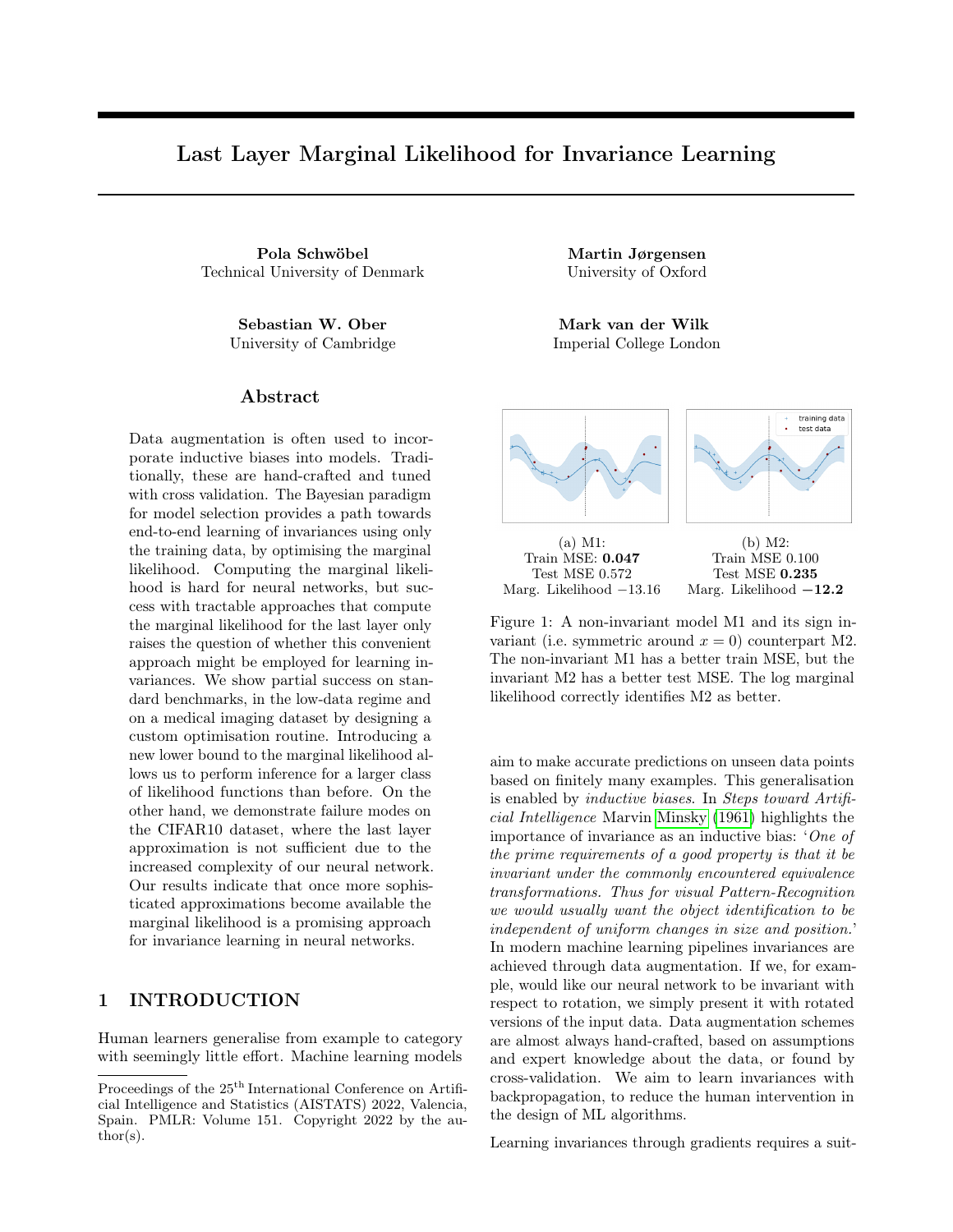

Figure 2: A visualisation of the model pipeline. For any input  $x$ , we can sample from the orbit distribution  $p(x_a|x, \phi)$ ; each of these sample gets passed through a neural network parametrised by w. The last layer is a of the net is a GP, on which we can sum across sample outputs to create an invariant function.

overall invariance using the construction from (4):

$$
f(x) = \int g(h_w(x_a)) p(x_a|x, \phi) dx_a.
$$
 (9)

Thus, combining  $(5)$  and  $(9)$ ,  $f$  is an *invariant* GP with a deep kernel given as

$$
k_f(x, x') = \int k_g(h_w(x_a), h_w(x'_a))
$$
  

$$
p(x_a|x, \phi)p(x'_a|x', \phi)dx_a dx'_a.
$$
 (10)

The model is trained to fit observations  $y$  through the likelihood function  $p(y|f(x))$ , where we assume observations  $y_i$  are independent conditioned on the marginals  $f(x_i)$ .

Initially, we investigate training a model by simply combining the invariant GP training objective for Gaussian likelihoods (van der Wilk et al., 2018) with standard deep kernel learning (Wilson et al., 2016a,b). However, as we will discuss, several issues prevent these training procedures from working. In following sections we investigate why, provide solutions, and introduce a new ELBO that is suitable for more general likelihoods which improves training behaviour. We refer to our model as the *Invariant Deep Kernel* GP (InvDKGP). An implementation can be found at <https://github.com/polaschwoebel/InvDKGP>.

# 5 DESIGNING A TRAINING SCHEME

The promise of deep kernel learning as presented by Wilson et al. (2016a,b) lies in training the NN and GP hyperparameters jointly, using the marginal likelihood as for standard GPs.3 However, prior works have noted



Figure 3: Training images with different orientations and their embeddings. Embeddings produced by joint Deep Kernel Learning (DKL, middle column) are similar for all inputs from one class. Little improvement can be gained on the training data by being rotationally invariant. NN embeddings on the right differ depending on input orientation – signal to learn  $p(x_a|x, \phi)$  from.

shortcomings of this approach (Ober et al., 2021; Bradshaw et al., 2017; van Amersfoort et al., 2021): the DKL marginal likelihood correctly penalises complexity for the last layer only, while the NN hyperparameters can still overfit. In our setting, i.e. when trying to combine deep kernel learning with invariance learning, joint training produces overfit weights which results in simplistic features with little intra-class variation<sup>4</sup>. In particular, all training points from the same class are mapped to very similar activations, independent of orientation. This causes a loss of signal for the invariance parameters (see Fig. 3).

<sup>3</sup>Given that this quantity is difficult to approximate, we verify experimentally that we indeed need it and cannot

use a simple NN with max-likelihood (see Appendix).

<sup>4</sup>This behavior makes sense: The DKL marginal likelihood only penalises complexity in the last layer, (i.e. the GP). The simplistic features from Fig. 3 can be classified by a simple function in the last layer, thus the complexity penalty is small, and the solution has high marg. likelihood.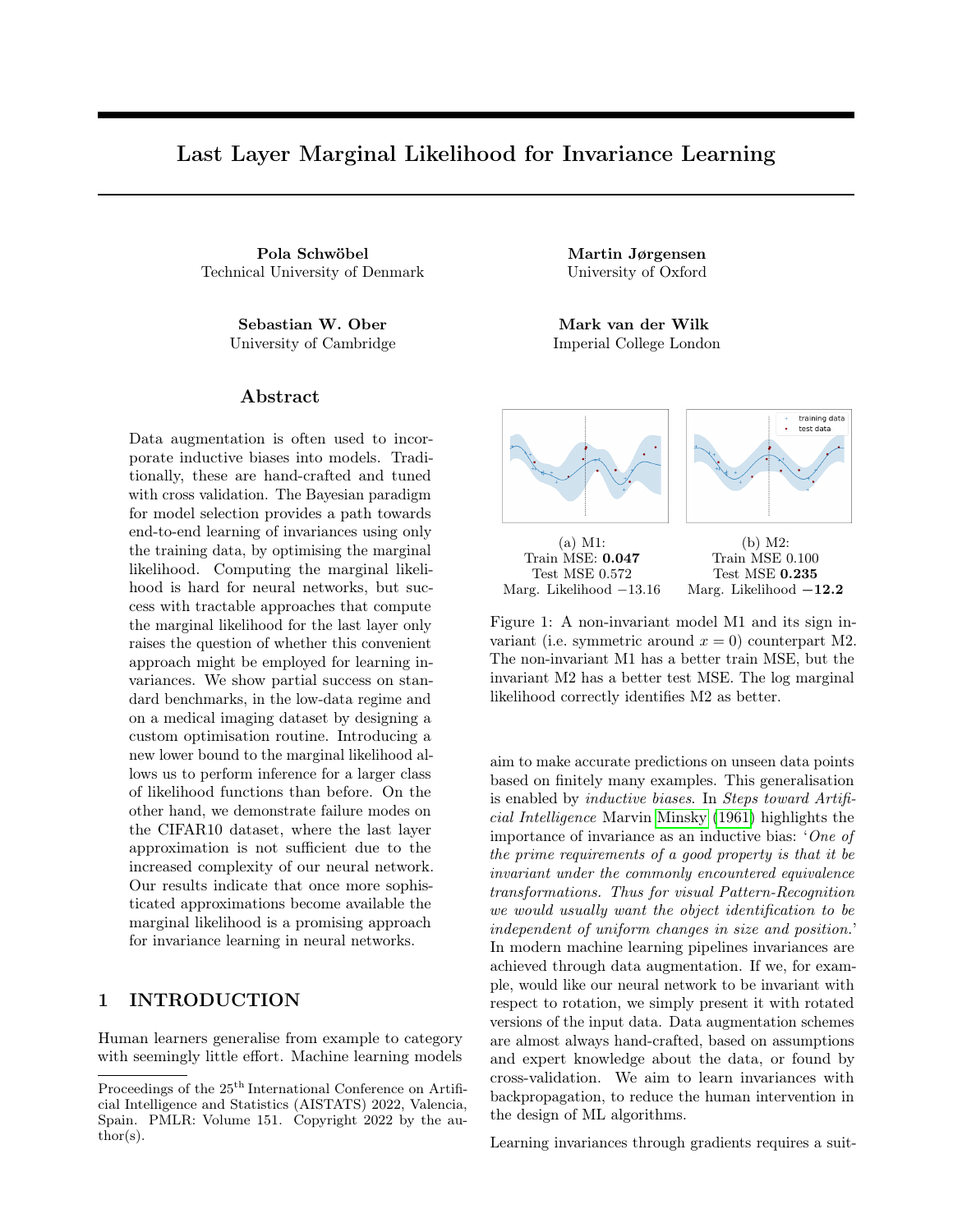

Figure 4: Learned rot. angles parametrised by  $\alpha$  and  $\frac{1}{\alpha}$ . The  $\alpha$ -parametrisation, in blue, learns rotational invariance w.r.t.  $\pm 2.8$  radians. The  $\frac{1}{\alpha}$ -parametrisation (red) learns invariance w.r.t.  $\pm \frac{1}{0.37} = \pm 2.7$  radians.

Coordinate ascent training fixes this problem. We pre-train the NN using negative log-likelihood loss. Then, we replace the fully connected last layer with an invariant GP. The marginal likelihood is a good objective given fixed weights (we obtain a GP on transformed inputs), so we fix the NN weights. However, some adaptation of the NN to the transformed inputs is beneficial. We thus continue training by alternating between updating the NN, and the GP variational parameters and orbit parameters, hereby successfully learning invariances. (See Fig. 7 and 8: flat parts of the training curves indicate NN training where all kernel hyperparameters, including invariances, remain fixed. When to toggle between the GP and NN training phase is determined using validation data.)

Choosing an invariance parameterisation is simple with our method. Other invariance learning approaches, e.g. Benton et al. (2020) and Schwöbel et al. (2020) rely on explicitly regularising augmentation parameters to be large, and thus require interpretability of their parameters. The marginal likelihood objective is independent of parameterisation. To illustrate this we compare parameterising the range of angles by the angle in radians  $\alpha$  and by its reciprocal  $\xi = \frac{1}{\alpha}$ . In the rotMNIST example (see Fig 4) large invariances are needed. This corresponds to large  $\alpha$  or small  $\xi$  – our method obtains this in both parameterisations. In



Figure 5: Runs with fixed (red) and non-fixed (blue) kernel and likelihood variance on rotMNIST. The augmentation distribution collapses for non-fixed variances.



Figure 6: Test accuracies against the training set size on MNIST. We see the invariant model (in red) generalises significantly better, especially for small training sets.

contrast, explicitly regularising invariance parameters to be large would fail for  $\xi$ . We wish to stress that generating the orbit distributions is not restricted to affine image transformation and parameterisation independence will be more important as more complicated, non-interpretable invariances are considered.

The Gaussian likelihood is chosen by Van der Wilk et al. (2018) due to its closed-form ELBO. For classification problems, this is a model misspecification. The penalty for not fitting the correct label value becomes large and we can therefore overfit the training data. To alleviate this problem, we fix likelihood and kernel variance (see Fig. 5). The fixed values were determined by trying out a handful candidates – this was sufficient to make invariance learning work. To remove this manual tuning, we will derive an ELBO that works with likelihoods like Softmax in Sec 6.

#### 5.1 MNIST subsets – the low data regime

Having developed a successful training scheme we evaluate it on MNIST subsets. The generalisation problem is particularly difficult when training data is scarce. Inductive biases are especially important and usually parameter-rich neural networks rely on heavy data augmentation when applied to smaller datasets. We train on different subsets of MNIST (LeCun et al.). InvD-KGPs outperform both NNs and non-invariant deep kernel GPs. The margin is larger the smaller the training set — with only  $1250$  training examples we can nearly match the performance of a NN trained on full MNIST (Fig. 6). We conclude it is possible to learn useful invariances even from small data (see Fig. 7). This data efficiency is desirable since models trained on small datasets benefit crucially from augmentation.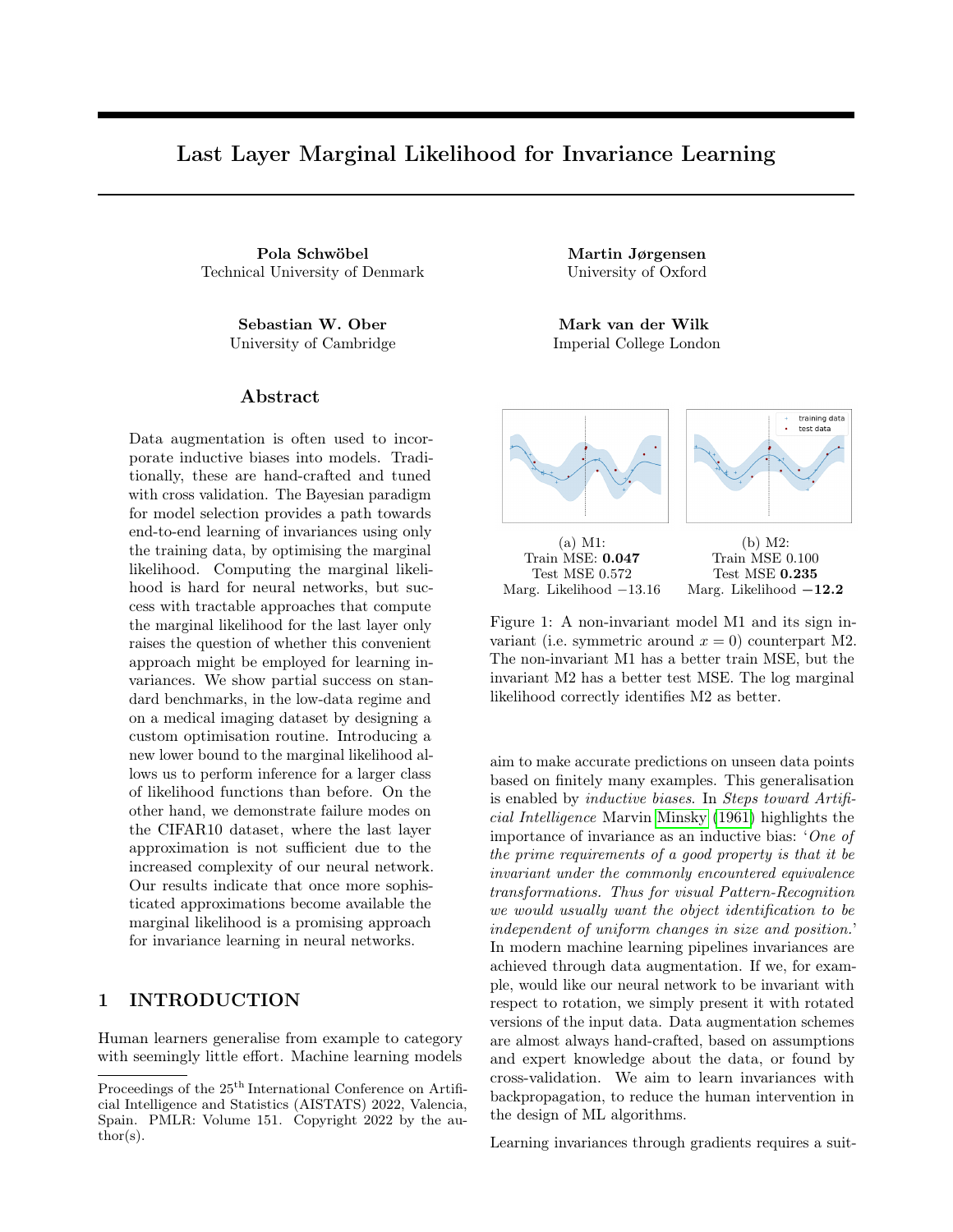

Figure 7: Top: Learned invariance parameters (rotation  $\alpha$  in radians and x-translation  $t_x$ ) for a small, medium and large training set. We learn larger  $\alpha$  for the smaller subsets. Here, data augmentation is more beneficial. Bottom: Two training images  $x$  (red frames) and samples from  $p(x_a|x, \phi)$  (following columns) learned by the InvDKGP on MNIST using only 312 images.

# 6 CORRECTING MODEL MISSPECIFICATION

The key observation for inference under the Gaussian likelihood was the unbiasedness of the estimators. In this section, we introduce a controlled bias to allow for easy inference in a wide class of likelihoods. In the limit of infinite sampling, the bias disappears and the invariance does not add additional approximation error.

Recall that  $f(x)$  constructed in (4) is intractable but can be estimated by Monte Carlo sampling

$$
\hat{f}(x) := \frac{1}{S_o} \sum_{i=1}^{S_o} g(x_a^i),\tag{11}
$$

where  $x_a^i \sim p(x_a|x, \phi)$ . Notice,

$$
f(x) = \mathbb{E}_{\prod_{i=1}^{S_o} p(x_a^i | x, \phi)} \left[ \hat{f}(x) \right] =: \tilde{\mathbb{E}} \left[ \hat{f}(x) \right], \quad (12)
$$

where  $\prod_{i=1}^{S_o} p(x_a^i|x, \phi)$  is the product density over  $S_o$ orbit densities. We remark that  $f$  is deterministic in  $x$ but stochastic in  $g$ , which is a GP. Thus, we can write

$$
\mathbb{E}_{q(f(x))}[\log p(y|f(x))] = \mathbb{E}_{q(g)}[\log p(y|f(x))]
$$
(13)

$$
= \mathbb{E}_{q(g)} \left[ \log p \left( y \big| \tilde{\mathbb{E}}[\hat{f}(x)] \right) \right] \tag{14}
$$

$$
\geq \mathbb{E}_{q(g)}\left[\tilde{\mathbb{E}}\left[\log p\left(y|\hat{f}(x)\right)\right]\right].\quad(15)
$$

The inequality is due to Jensen's inequality if the likelihood is *log-concave* in  $f^{\text{5}}$ . This holds for many common likelihoods, e.g. Gaussian and Softmax.



Figure 8: Left: Learned invariance parameters (rotation  $\alpha$  in radians and x-translation  $t_x$ ) for rotM-NIST. Both the Gaussian and the Softmax model learn to be almost fully rotationally invariant (i.e.  $\alpha_{\text{min/max}} \approx \pm \pi$ , and not to be invariant w.r.t. translation (i.e.  $t_{\text{min/max}}^x \approx 0$ ). Note the different scaling of the y-axis to Fig. 7. Right: Two training images (red frames) and samples from orbits.

Equality holds above when  $\text{Var}(\hat{f}(x)) = 0$ , i.e. the bound becomes tighter as  $S<sub>o</sub>$  increases (see also Burda et al., 2016). Hence aggressive sampling recovers accurate VI. The right-hand side of (15) can now, without additional bias, be estimated by

$$
\frac{1}{S_g} \sum_{k=1}^{S_g} \frac{1}{S_{\mathcal{A}}} \sum_{j=1}^{S_{\mathcal{A}}} \log p \left( y \Big| \frac{1}{S_o} \sum_{i=1}^{S_o} g_k(x_a^{ji}) \right). \tag{16}
$$

Since extensive sampling is required to keep the bound above tight, it is important to do this efficiently. From a GP perspective this is handled with little effort by sampling the approximate posteriors  $q(g)$  using Matheron's rule (Wilson et al., 2020). Thus, sampling  $S_q$ GPs is cheap compared to sampling from the orbit.  $S_A$ denotes the number of  $\hat{f}$  samples, this can be fixed to 1 as long as  $S<sub>o</sub>$  is large.

Summarising, we have shown how we can infer through the marginal likelihood, for the wide class of log-concave likelihoods, by maximising the stochastic ELBO:

$$
\mathcal{L} = \frac{1}{S_g} \sum_{k=1}^{S_g} \frac{1}{S_A} \sum_{j=1}^{S_A} [\log p(y| \frac{1}{S_o} \sum_{i=1}^{S_o} g_k(h_w(x_a^{ji})))] - \text{KL}[q(u)||p(u)], \qquad (17)
$$

with 
$$
x_a^{ij} \sim p(x_a|x, \phi)
$$
. (18)

The benefits of our new sample based bound are threefold: It broadens model specification, avoids handpicking and fixing the artificial Gaussian likelihood variance, and doubles training speed.

 $5$ Nabarro et al. (2021) use this same construction in the weight-space of neural networks to find valid posteriors in the presence of data augmentation, although without invariance learning.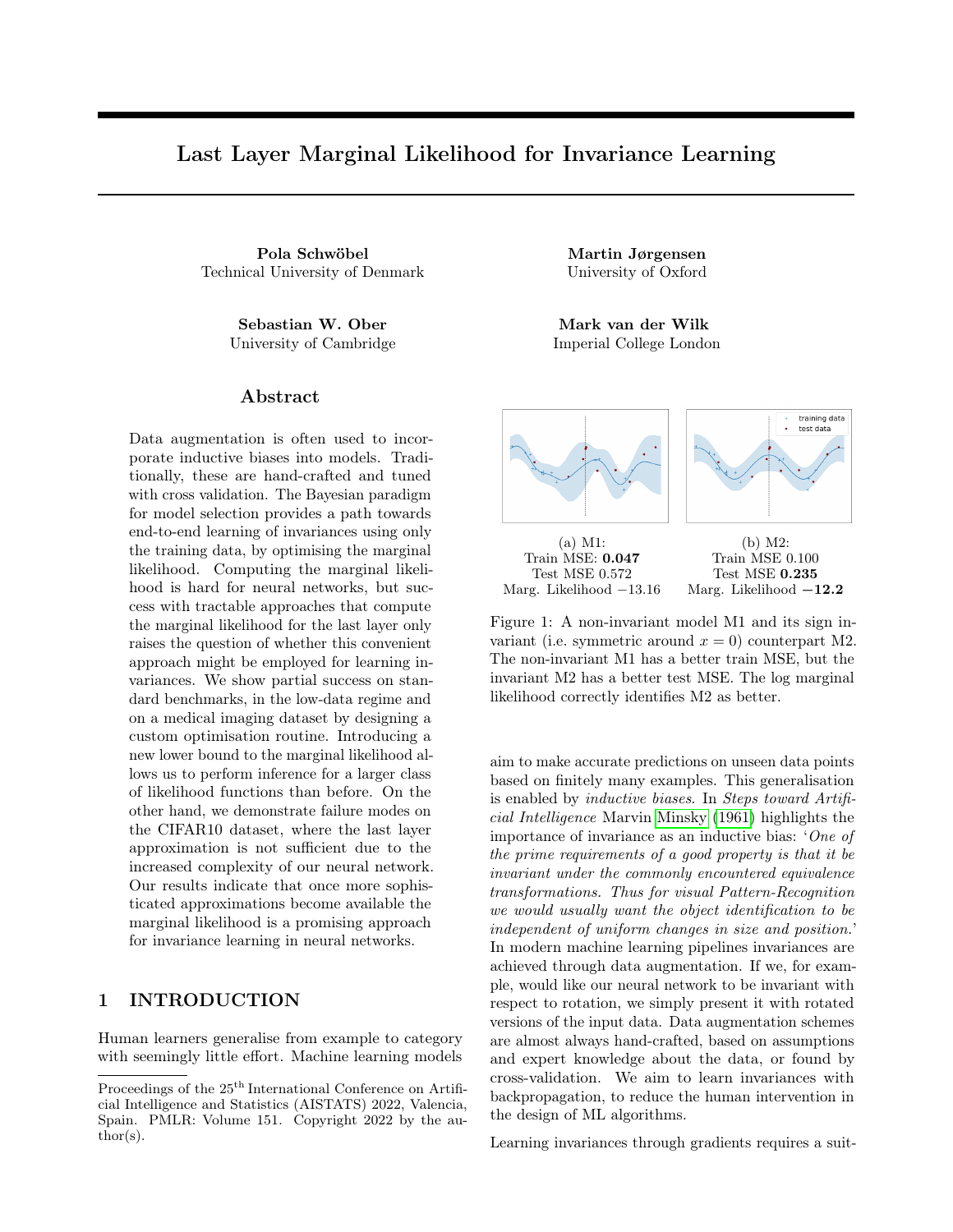|                | Model                   | Likelihd. | Test acc. |
|----------------|-------------------------|-----------|-----------|
| M1             | NN                      | Softmax   | 0.9433    |
| M <sub>2</sub> | Non-inv. Shallow GP     | Gaussian  | 0.8357    |
| M3             | Non-inv. Shallow. GP    | Softmax   | 0.7918    |
| M4             | Inv. Shallow GP         | Gaussian  | 0.9516    |
| M5             | Inv. Shallow. GP        | Softmax   | 0.9316    |
| M6             | Non-inv. Deep Kernel GP | Gaussian  | 0.9387    |
| M7             | Non-inv. Deep Kernel GP | Softmax   | 0.9351    |
| M8             | Inv. Deep Kernel GP     | Gaussian  | 0.9896    |
| M9             | Inv. Deep Kernel GP     | Softmax   | 0.9867    |

Table 1: Test accuracies on rotated MNIST. Invariant models outperform non-invariant counterpart. So do deep kernels contra shallow ones. The invariant deep kernel GPs perform best, outperforming state-of-theart of 0.989 for learned invariance (Benton et al., 2020).

### 6.1 Rotated MNIST

The rotated MNIST dataset  $6$  was generated from the original MNIST dataset by randomly rotating the images of hand-written digits between 0 and  $2\pi$  radians. It consists of a training set of 12.000 images along with 50.000 images for testing. We pretrain the neural network from Sec. 5.1 on rotated MNIST (Table 1, M1) and proceed as outlined in Sec. 5. As discussed in Sec. 5, we do not have guarantees that the ELBO acts as a good model selector for the neural network hyperparameters. We thus use a validation set (3000 of the 12000 training points) to find hyperparameters for the NN updates. Once a good training setting is found we re-train on the entire training set (see Appendix for settings). Fig. 8 shows the learned invariances (we use the full  $\phi$  parameterisation but only plot rotation and x-translation for brevity). Both Gaussian and Softmax models learn to be rotation-invariant close the full  $2\pi$ rotations present in the data. Table 1 contains test accuracies. Deep kernel GPs outperform their shallow counterparts by large margins (differences in test accuracy of  $\geq 10$  percent points). The same is true for invariant compared to non-invariant models ( $\geq 3$ ) percent points). While both likelihoods achieve similar test accuracies, we observe a  $2.3\times$  speedup per iteration in training for the sample-based Softmax over the Gaussian model. (Gaussian model: 2.64 seconds per iteration, Gaussian  $+$  sample bound: 1.32 sec./iter., Softmax  $+$  sample bound: 1.13 sec./iter. All runs are executed on 12 GB Nvidia Titan X/Xp GPUs.)

#### 6.2 PatchCamelyon

The PatchCamelyon (PCam, CC0 License, Veeling et al. (2018)) dataset consists of histopathology scans

[iro.umontreal.ca/public\\_static\\_twiki/](https://sites.google.com/a/lisa.iro.umontreal.ca/public_static_twiki/variations-on-the-mnist-digits)

[variations-on-the-mnist-digits](https://sites.google.com/a/lisa.iro.umontreal.ca/public_static_twiki/variations-on-the-mnist-digits)



Figure 9: Left: Learned rotation on PCam. Right: PCam orbit samples. Augmented images look smoother due to interpolation, thus we preprocess the dataset with small rotations when learning invariances.

| Model                           | Test acc. |
|---------------------------------|-----------|
| NΝ                              | 0.7905    |
| Deep Kernel $GP + no$ inv.      | 0.8018    |
| $NN + small$ inv.               | 0.7420    |
| Deep Kernel $GP + small$ inv.   | 0.8115    |
| Deep Kernel $GP + learned$ inv. | 0.8171    |

Table 2: PCam results. InvDKGP performs best.

of lymph nodes measuring  $96 \times 96 \times 3$  pixels. Labels indicate whether the centre patch contains tumor pixels. Veeling et al. (2018) improve test performance from 0.876 to 0.898 by using a NN which is invariant to (hard-coded) 90° rotations of the input. Such discrete, non-differentiable augmentations are not compatible with our backprop-based method, so we instead use continuously sampled rotations (a special case of the transformations described in Sec. 3.3 with  $\phi = \alpha$  and  $\alpha_{min} = -\alpha_{max}$ ). This, contrary to Veeling et al. (2018)'s approach, introduces the need for padding and interpolation (see Fig. 9, left), effectively changing the data distribution. We thus apply small rotations as a preprocessing step  $(\pi/10 \text{ radians}, \text{ 'small inv.' in Table 2}).$ This lowers performance for a NN alone, i.e. when pre-training. The invariant models counterbalance this performance drop, and the learned invariances produce the best results in our experiments; however, they remain subpar to Veeling et al. (2018). This is due to the limitation to differentiable transformations, as well as our simpler NN (see Appendix). We highlight that our task is fundamentally different: instead of hard-coding invariances we learn those during optimisation.

# 7 EXPLORING LIMITATIONS

Rotated MNIST and PCAM are relatively simple datasets that can be modelled using small NNs. To investigate whether our approach can be used on more complex datasets, we turn to CIFAR-10 (Krizhevsky, 2009), which is usually trained with larger models and data augmentation. Unfortunately, we found that we were unable to learn invariances for CIFAR-10.

<sup>6</sup> [https://sites.google.com/a/lisa.](https://sites.google.com/a/lisa.iro.umontreal.ca/public_static_twiki/variations-on-the-mnist-digits)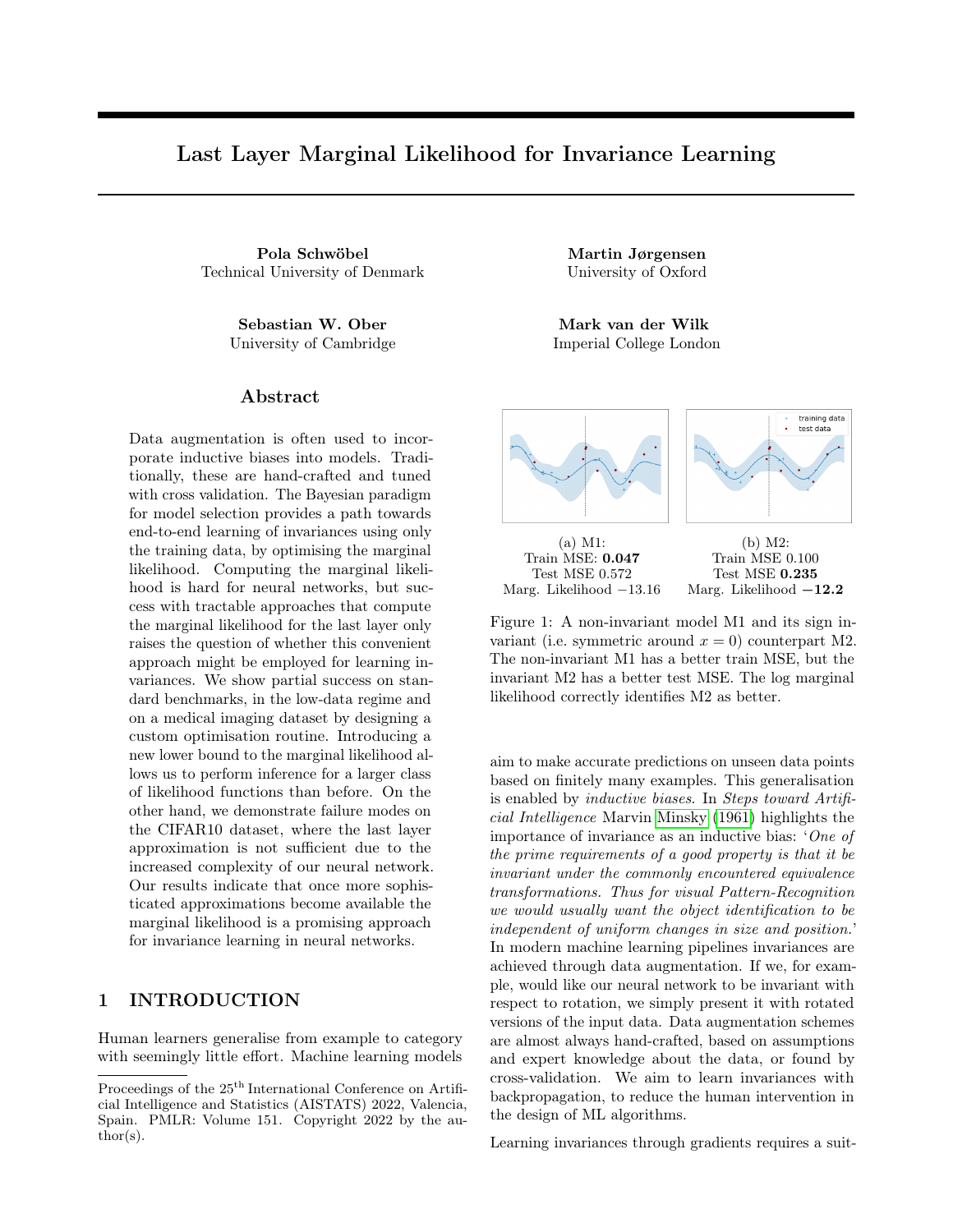To understand why, we designed a simple experiment. We first pretrain ResNet-18-based (He et al., 2016) networks with different levels  $\nu$  of invariance transformations (see the Appendix for a definition of  $\nu$ ). We then train sparse GP regression (SGPR; Titsias, 2009) models on an augmented training set created by propagating ten points sampled from the augmentation distribution through these neural networks. The samples are generated at different levels of invariance  $\nu$ , not necessarily matching the levels of the pretrained NNs. We plot the results in Fig. 10: when the network is trained at a small invariance level  $\epsilon$ , the performance of the SGPR model is highest at an invariance level of 0.01, and rapidly drops off for larger invariances (note the logarithmic x scale). We see a similar result for the network trained at a level of 0.1. Finally, when the network is trained at the same level that the orbit points for the SGPR model are sampled at ('adapted'), we see that added invariance helps the accuracy, with no steep drop off in accuracy for larger invariances. Therefore, adding invariance does help, but only when the network has already been adapted to that invariance. Currently, in our method this coadaptation is prevented by the current need for coordinate ascent training (Sec. 5).

This experiment indicates that for datasets requiring larger neural networks, we are in a difficult position. We need to adapt the feature extractor jointly with the invariances. However, this approach leads to pathologies as the neural network parameters are not protected from overfitting (Ober et al. (2021), see Sec. 5), which we previously mitigated with coordinate ascent. Therefore, relying on the marginal likelihood to learn invariances with a large feature extractor can easily lead to unwanted behavior – this behavior prevents us from learning these invariances as easily as the marginal likelihood promises. We believe that ongoing research in Bayesian deep learning will alleviate this problem. Bayesian neural networks with methods for marginalising over lower layers too, thus protecting them against overfitting, will render our approach more easily applicable. Such advances will allow us to learn invariances more easily and on more complex tasks than we did for the MNIST and PCAM datasets.

## 8 CONCLUSION

Neural networks depend on good inductive biases in order to generalise well. Practitioners usually – successfully – handcraft inductive biases, but the idea of learning them from data is appealing. Might we automate the modelling pipeline, moving from handcrafted models to data driven models; much like we replaced hand-crafted features with learned features in deep neural networks? This work proposes one step



Figure 10: Test accuracies on CIFAR-10 for different transformation levels  $\nu$  with pretraining at negligible " $\epsilon$ ", 0.1, and adapted levels. The maxima for each curve are marked with a star, and occur at test accuracies of 77.4% for " $\epsilon$ ", 82.1% for 0.1, and 81.1% for adapted levels.

in this direction. Inspired by Bayesian model selection we employ the marginal likelihood for learning inductive biases. We avoid the intractability of the marginal likelihood for neural networks by using Deep Kernel Learning. This enables us to leverage previous work on invariance learning in GPs for learning data augmentation in neural networks. We learn useful invariances and improve performance, but encounter challenges when optimising our models. We introduce a new sampling-based bound to the ELBO allowing for inference for the Softmax likelihood, the natural choice for classification tasks, hereby alleviating some of the optimisation difficulties. Others we identify as fundamental limitations of the Bayesian last layer approach.

Societal Impact: This work is situated within basic research in probabilistic ML and, as such, bears all the risks of automation itself: harmful redistribution of wealth to those with access to compute resources and data, loss of jobs, and the environmental impact of such technologies. In fact, our model is more computationally heavy than a standard neural network with hand-tuned data augmentation. However, in the long term, automatic model selection has the potential to reduce the need for hyperparameter tuning, which usually dramatically exceeds the resources needed for training the final model.

### Acknowledgements

MJ is supported by a research grant from the Carlsberg Foundation (CF20-0370). SWO acknowledges the support of the Gates Cambridge Trust for his doctoral studies.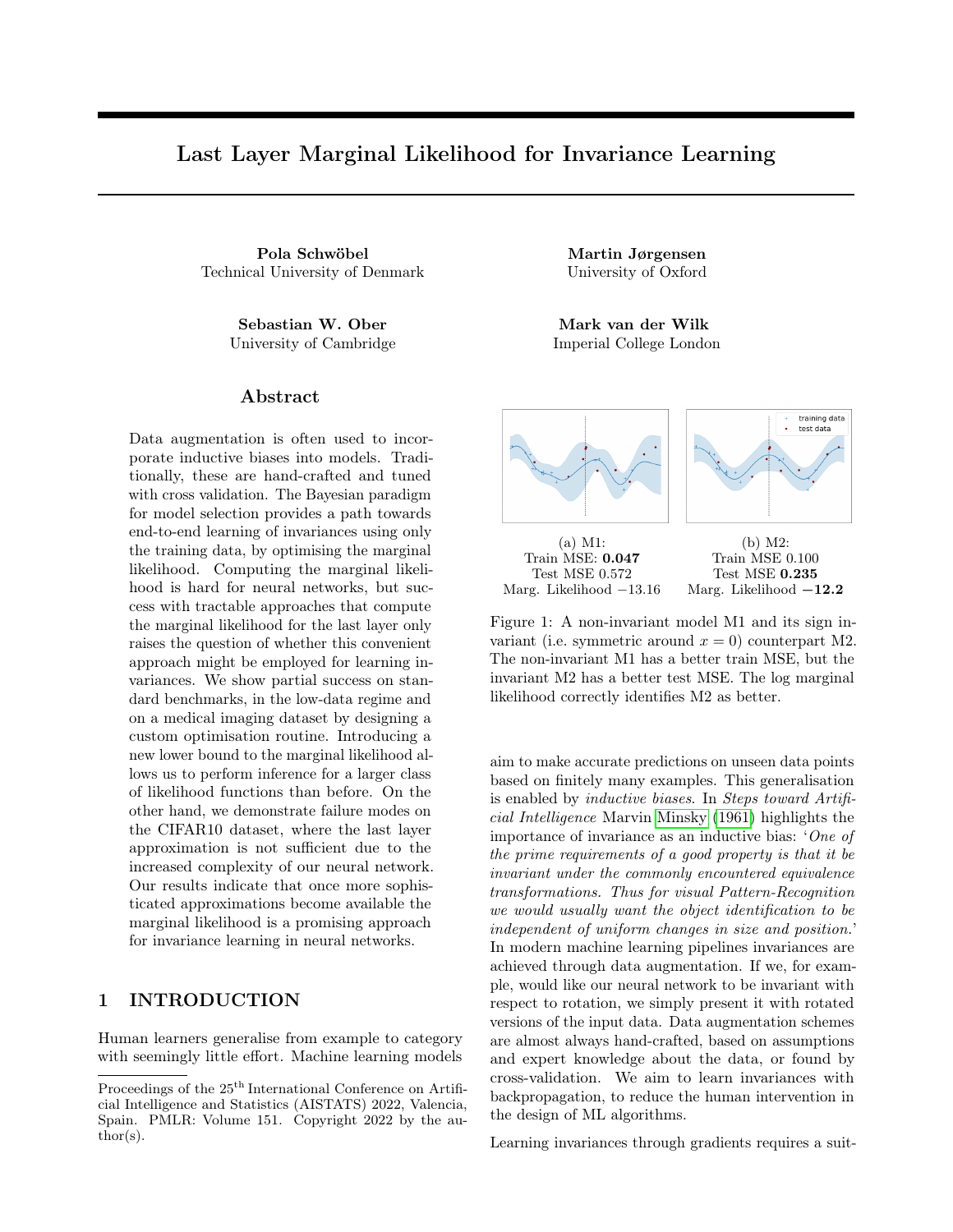#### References

- G. Benton, M. Finzi, P. Izmailov, and A. G. Wilson. Learning invariances in neural networks. In Advances in Neural Information Processing Systems, 2020.
- C. Blundell, J. Cornebise, K. Kavukcuoglu, and D. Wierstra. Weight uncertainty in neural networks. In Proceedings of the 32nd International Conference on Machine Learning (ICML), 2015.
- J. Bradshaw, A. G. d. G. Matthews, and Z. Ghahramani. Adversarial examples, uncertainty, and transfer testing robustness in Gaussian process hybrid deep networks. arXiv preprint arXiv:1707.02476, 2017.
- T. D. Bui, J. Yan, and R. E. Turner. A unifying framework for Gaussian process pseudo-point approximations using power expectation propagation. Journal of Machine Learning Research (JMLR), 18 (104):1–72, 2017.
- Y. Burda, R. Grosse, and R. Salakhutdinov. Importance weighted autoencoders. 2016.
- D. R. Burt, C. E. Rasmussen, and M. van der Wilk. Convergence of sparse variational inference in Gaussian processes regression. Journal of Machine Learning Research (JMLR), 21(131):1–63, 2020.
- R. Calandra, J. Peters, C. E. Rasmussen, and M. P. Deisenroth. Manifold Gaussian processes for regression. In International Joint Conference on Neural Networks (IJCNN), 2016.
- E. D. Cubuk, B. Zoph, D. Mane, V. Vasudevan, and Q. V. Le. Autoaugment: Learning augmentation strategies from data. In Proceedings of the IEEE/CVF Conference on Computer Vision and Pattern Recognition, 2019.
- E. D. Cubuk, B. Zoph, J. Shlens, and Q. V. Le. Randaugment: Practical automated data augmentation with a reduced search space. In *Proceedings of the* IEEE/CVF Conference on Computer Vision and Pattern Recognition Workshops, 2020.
- A. Damianou and N. D. Lawrence. Deep Gaussian processes. In Proceedings of the 16th International Conference on Artificial Intelligence and Statistics (AISTATS), 2013.
- T. Dao, A. Gu, A. Ratner, V. Smith, C. De Sa, and C. Ré. A kernel theory of modern data augmentation. In Proceedings of the 36th International Conference on Machine Learning (ICML), 2019.
- V. Dutordoir, M. van der Wilk, A. Artemev, and J. Hensman. Bayesian image classification with deep convolutional Gaussian processes. In Proceedings of the 23rd International Conference on Artificial Intelligence and Statistics (AISTATS), 2020.
- V. Dutordoir, J. Hensman, M. van der Wilk, C. H. Ek, Z. Ghahramani, and N. Durrande. Deep neural networks as point estimates for deep Gaussian processes. In Advances in Neural Information Processing Systems, 2021.
- D. Ginsbourger, X. Bay, O. Roustant, and L. Carraro. Argumentwise invariant kernels for the approximation of invariant functions. In Annales de la Faculté des sciences de Toulouse: Mathématiques, volume 21, pages 501–527, 2012.
- D. Ginsbourger, N. Durrande, and O. Roustant. Kernels and designs for modelling invariant functions: From group invariance to additivity. In  $mODa$  10– Advances in Model-Oriented Design and Analysis, pages 107–115. Springer, 2013.
- K. He, X. Zhang, S. Ren, and J. Sun. Deep residual learning for image recognition. In Proceedings of the IEEE Conference on Computer Vision and Pattern Recognition (CVPR), 2016.
- J. Hensman, A. G. d. G. Matthews, and Z. Ghahramani. Scalable variational Gaussian process classification. In Proceedings of the 17th International Conference on Artificial Intelligence and Statistics (AISTATS), 2015.
- G. E. Hinton and R. Salakhutdinov. Using deep belief nets to learn covariance kernels for Gaussian processes. Advances in Neural Information Processing Systems, 2007.
- D. Ho, E. Liang, X. Chen, I. Stoica, and P. Abbeel. Population based augmentation: Efficient learning of augmentation policy schedules. In Proceedings of the 36th International Conference on Machine Learning (ICML), 2019.
- A. Immer, M. Bauer, V. Fortuin, G. Rätsch, and M. E. Khan. Scalable marginal likelihood estimation for model selection in deep learning. In Proceedings of the 38th International Conference on Machine Learning (ICML), 2021.
- D. P. Kingma and J. Ba. Adam: A method for stochastic optimization. In 3rd International Conference on Learning Representations (ICLR), 2015.
- I. R. Kondor. Group theoretical methods in machine learning. Columbia University, 2008.
- A. Krizhevsky. Learning multiple layers of features from tiny images. 2009.
- Y. LeCun, C. Cortes, and C. J. Burges. Mnist handwritten digit database. ATT Labs [Online]. Available: http://yann.lecun.com/exdb/mnist.
- J. Lorraine, P. Vicol, and D. Duvenaud. Optimizing millions of hyperparameters by implicit differentiation. In Proceedings of the 23rd Conference on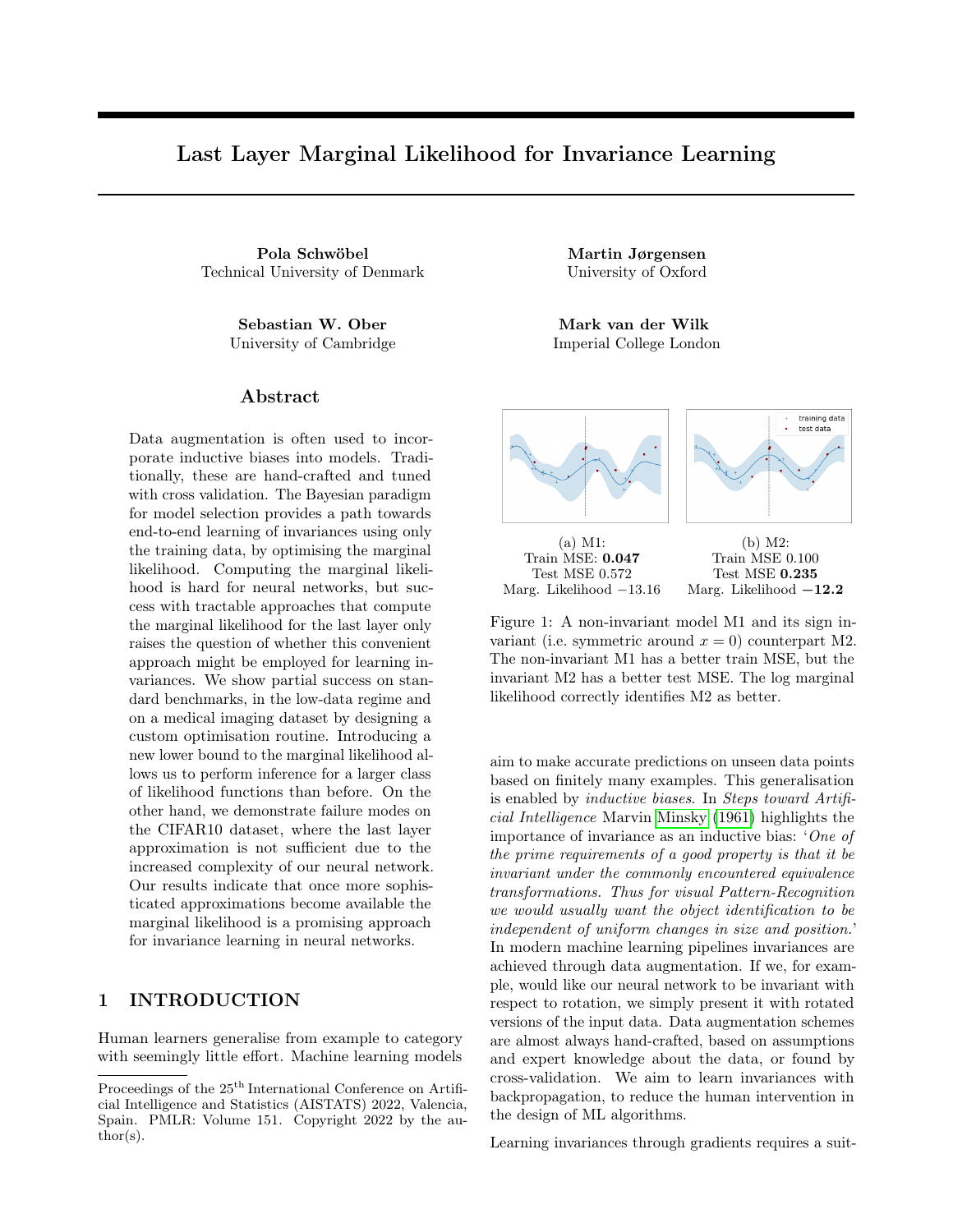International Conference on Artificial Intelligence and Statistics (AISTATS), 2020.

- D. J. C. MacKay. Model comparison and Occam's razor. Information Theory, Inference and Learning Algorithms, pages 343–355, 2003.
- A. G. d. G. Matthews, J. Hensman, R. E. Turner, and Z. Ghahramani. On sparse variational methods and the Kullback-Leibler divergence between stochastic processes. In Proceedings of the 18th International Conference on Artificial Intelligence and Statistics (AISTATS), 2016.
- A. G. d. G. Matthews, M. van der Wilk, T. Nickson, K. Fujii, A. Boukouvalas, P. León-Villagrá, Z. Ghahramani, and J. Hensman. GPflow: A Gaussian process library using TensorFlow. Journal of Machine Learning Research (JMLR), 18(40):1–6, 2017.
- M. Minsky. Steps toward artificial intelligence. Proceedings of the IRE, 49(1):8–30, 1961.
- S. Nabarro, S. Ganev, A. Garriga-Alonso, V. Fortuin, M. van der Wilk, and L. Aitchison. Data augmentation in bayesian neural networks and the cold posterior effect, 2021.
- S. W. Ober and L. Aitchison. Global inducing point variational posteriors for Bayesian neural networks and deep Gaussian processes. In Proceedings of the 38th International Conference on Machine Learning (ICML), 2020.
- S. W. Ober, C. E. Rasmussen, and M. van der Wilk. The promises and pitfalls of deep kernel learning. In Proceedings of the 37th Conference on Uncertainty in Artifical Intelligence (UAI), 2021.
- C. E. Rasmussen and Z. Ghahramani. Occam's razor. Advances in Neural Information Processing Systems, 2001.
- P. Schwöbel, F. Warburg, M. Jørgensen, K. H. Madsen, and S. Hauberg. Probabilistic spatial transformers for Bayesian data augmentation. arXiv preprint arXiv:2004.03637, 2020.
- M. Titsias. Variational learning of inducing variables in sparse gaussian processes. In Proceedings of the 12th International Conference on Artificial Intelligence and Statistics (AISTATS), 2009.
- R. E. Turner and M. Sahani. Two problems with variational expectation maximisation for time-series models. In D. Barber, T. Cemgil, and S. Chiappa, editors, Bayesian Time Series Models, chapter 5, pages 109–130. Cambridge University Press, 2011.
- J. van Amersfoort, L. Smith, A. Jesson, O. Key, and Y. Gal. On feature collapse and deep kernel learning for single forward pass uncertainty. arXiv preprint arXiv:2102.11409, 2021.
- M. van der Wilk, M. Bauer, S. T. John, and J. Hensman. Learning invariances using the marginal likelihood. In Advances in Neural Information Processing Systems, 2018.
- M. van der Wilk, V. Dutordoir, S. T. John, A. Artemev, V. Adam, and J. Hensman. A framework for interdomain and multioutput Gaussian processes. arXiv preprint arXiv:2003.01115, 2020.
- B. S. Veeling, J. Linmans, J. Winkens, T. Cohen, and M. Welling. Rotation equivariant CNNs for digital pathology. In International Conference on Medical Image Computing and Computer-Assisted Intervention. Springer, 2018.
- C. K. I. Williams and C. E. Rasmussen. Gaussian processes for machine learning. MIT Press Cambridge, MA, 2006.
- A. G. Wilson, Z. Hu, R. Salakhutdinov, and E. P. Xing. Deep kernel learning. In Proceedings of the 19th International Conference on Artificial Intelligence and Statistics (AISTATS), 2016a.
- A. G. Wilson, Z. Hu, R. Salakhutdinov, and E. P. Xing. Stochastic variational deep kernel learning. Advances in Neural Information Processing Systems, 2016b.
- J. T. Wilson, V. Borovitskiy, A. Terenin, P. Mostowsky, and M. P. Deisenroth. Efficiently sampling functions from Gaussian process posteriors. In Proceedings of the 37th International Conference on Machine Learning (ICML), 2020.
- A. Zhou, T. Knowles, and C. Finn. Meta-learning symmetries by reparameterization. In 9th International Conference on Learning Representations (ICLR), 2021.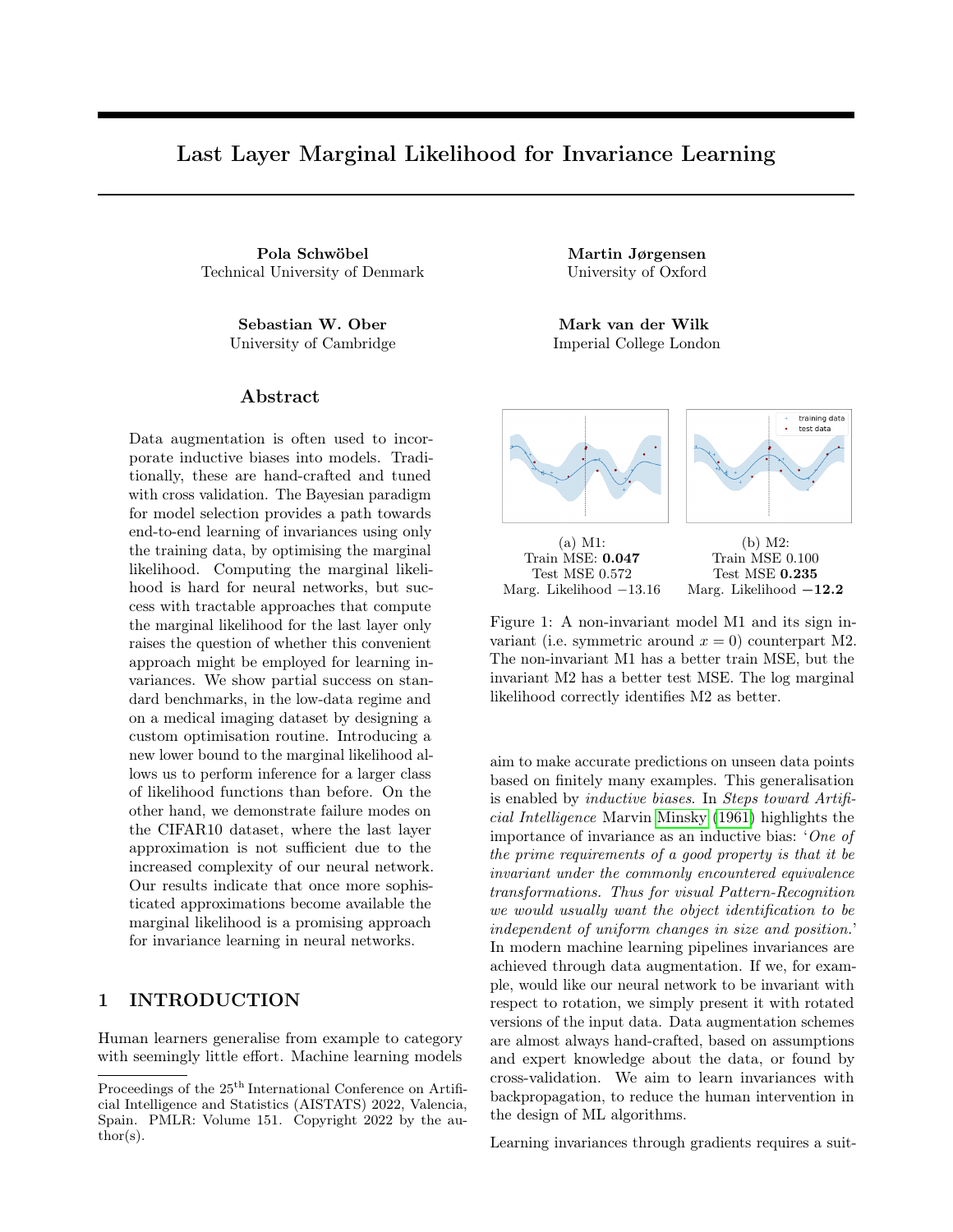# Supplementary Material: Last Layer Marginal Likelihood for Invariance Learning

# A IS THE MARGINAL LIKELIHOOD NECESSARY?

Sec. 1 motivated the marginal likelihood for invariance learning. Given that this loss function is notoriously difficult to evaluate, we verify experimentally that using it is indeed *necessary*, i.e. that the standard maximum likelihood loss is insufficient. Fig. 11 shows invariances learned on rotated MNIST (rotMNIST, see Sec. 6.1 for a description of the dataset) by using a neural network with maximum likelihood loss for two initialisations (blue, green). They collapse as suggested by the theory. The marginal likelihood solution (red) instead identifies appropriate invariances.



Figure 11: Max. likelihood (green, blue, collapsing) and marg. likelihood (red, useful) invariances.

# B EXPERIMENTAL DETAILS

Exploiting the ideas from Sec. 5, we start by training convolutional neural networks (CNNs, see below for architecture details). After pre-training the CNN, we replace the last fully connected layer with a GP and continue training. In the non-invariant case we train all parameters jointly from here. When learning invariances, we iterate between updating the GP variational- and hyperparameters, and the neural network weights.

### B.1 MNIST variations

We here summarise the training setups for the experiments on MNIST variations, i.e. MNIST subsets (Sec. 5.1) and rotated MNIST (Sec. 6.1). We start by outlining the shared neural network architecture and will then list the hyperparameter settings for MNIST and rotMNIST, respectively.

The CNN architecture used in the (rot)MNIST experiments is depicted in Table 3. For rotated MNIST, we train the model for 200 epochs with the Adam optimiser (default parameters). For the MNIST subsets, we train for 60k iterations which corresponds to 200 epochs for the full dataset and respectively more epochs for smaller subsets. The remaining parameters are the same in all experiments: batch size 200, learning rate 0.001, no weight decay, other regularisation or data augmentation. In the pre-training phase we minimise negative log-likelihood, for updates during coordinate ascent we use the ELBO as a loss-function.

Hyperparameter initialisation for the MNIST subset experiments are lengthscale 10, likelihood variance 0.05, kernel variance 1 (fixed likelihood and kernel variance for the invariant model, see Sec. 5.1), posterior variance 0.01. We use 1200 inducing points which we initialise by first passing the images through the neural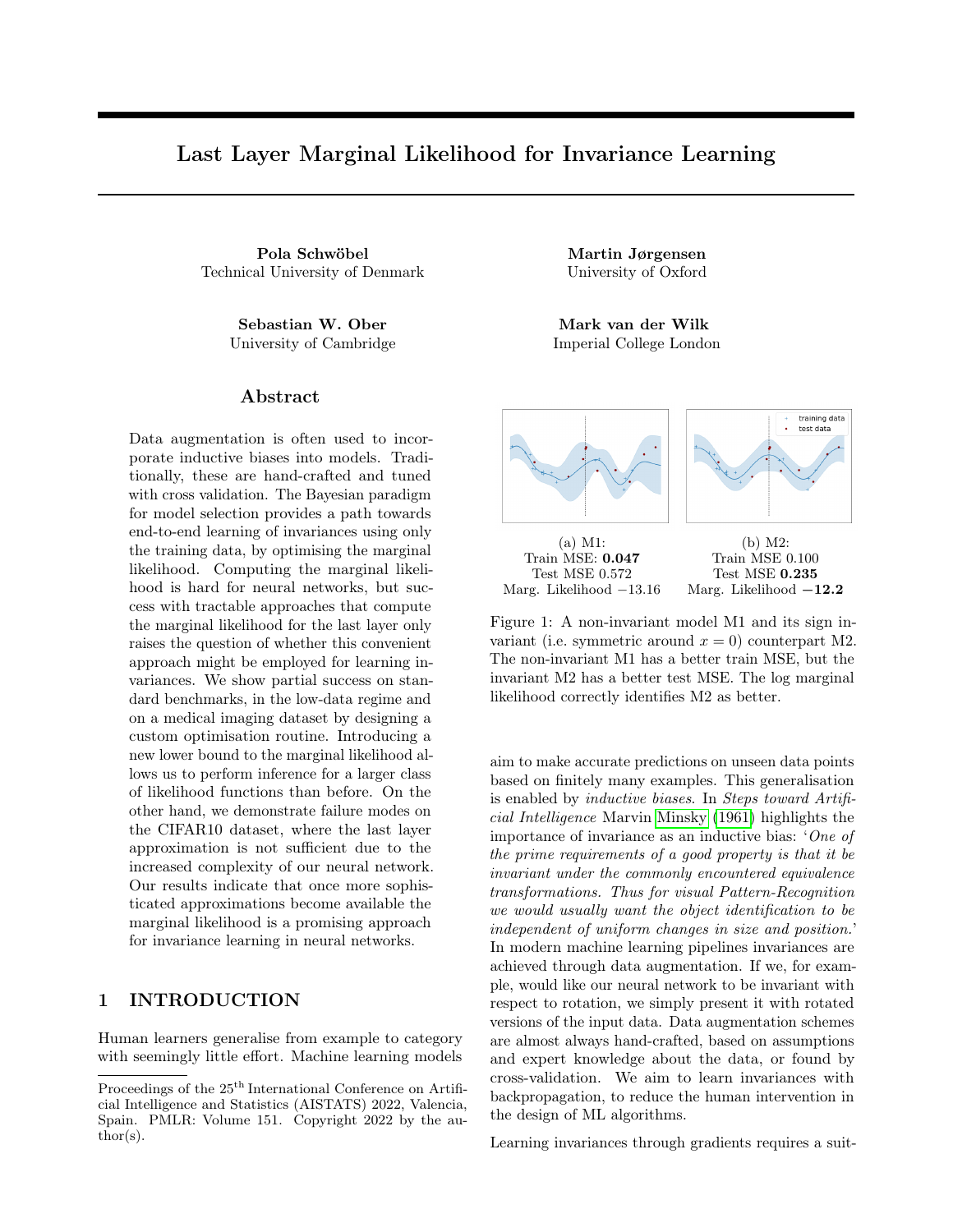| Laver           | <b>Specifications</b>                                             |
|-----------------|-------------------------------------------------------------------|
| Convolution     | filters=20, kernel size= $(5, 5)$ , padding=same, activation=ReLU |
| Max pooling     | pool size= $(2, 2)$ , stride= $2$                                 |
| Convolution     | filters=50, kernel size= $(5, 5)$ , padding=same, activation=ReLU |
| Max pooling     | pool size= $(2, 2)$ , stride= $2$                                 |
| Fully connected | neurons=500, activation=ReLU                                      |
| Fully connected | $neurons = 50$ , $activation = ReLU$                              |
| Fully connected | $neurons = 10$ , $activation = Softmax$                           |

Table 3: Neural network architecture for MNIST variations. After pre-training, the last fully connected layer (below dashed line) is replaced with a GP layer for the deep kernel models.

network, then using the 'greedy variance' method (Burt et al., 2020) on the extracted features. For the smallest dataset MNIST312 we use 312 inducing points only. The batch size is 200 and we choose learning rate 0.001 for the Adam optimiser. For the invariant models, the orbit size is 120 and affine parameters are initialised at  $\phi_{min} = \phi_{max} = 0.02$ , i.e. we initialise with a small invariance. Without this initialisation we encountered occasional numerical instabilities (Cholesky errors) on the small dataset runs. During coordinate ascent (InvDKGP models) we toggle between training GP and CNN after 25k steps.

Hyperparameter initialisation for the rotMNIST experiment as follows: For all models, we initialise kernel variance 1 (fixed at 1 for M9, see Sec. 5.1) and posterior variance 0.01. We use 1200 inducing points. For the invariant models, the orbit size is 120 and affine parameters are initialised at  $\phi_{min} = \phi_{max} = 0$ , i.e. invariances are learned from scratch. When using coordinate ascent (InvDKGP models, M8 & M9) we toggle between training GP and CNN after 30k steps. We train different models for a different number of iterations, all until the ELBO has roughly converged. Batch size 200 is used for all models. The remaining initialisations differ between models and are summarised in Table 4.

|          | Model                                | Lengthsc. |            | Lik. var.   LR $(\text{decay})$                             |
|----------|--------------------------------------|-----------|------------|-------------------------------------------------------------|
| $\rm M2$ | Non-inv. Shallow $GP + Gaussian$     | 10        | 0.02       | 0.001                                                       |
| M3       | Non-inv. Shallow. $GP + Softmax$     | 10        |            | 0.001                                                       |
| M4       | Inv. Shallow $GP + Gaussian$         | 10        | 0.05       | 0.001                                                       |
| M5       | Inv. Shallow. $GP + Softmax$         | 10        |            | 0.001                                                       |
| M6       | Non-inv. Deep Kernel $GP + Gaussian$ | 10        | 0.05       | 0.001                                                       |
| M7       | Non-inv. Deep Kernel $GP + Softmax$  | 20        |            | 0.001                                                       |
| M8       | Inv. Deep Kernel $GP + Gaussian$     | 50        | $0.05$ (F) | $0.003$ (steps<br>(cyclic)                                  |
| M9       | Inv. Deep Kernel $GP + Softmax$      | 9         |            | $\prime$ 0.0003 (s $\prime$<br>0.003<br>$\langle c \rangle$ |

Table 4: Training settings for rotMNIST models: Kernel lengthscale and likelihood variance initialisations ('F' indicates a fixed likelihood variance, see Sec. 5.1). The learning rate column ('LR') also indicates whether the learning rate was decayed in the GP/CNN update phases of coordinate ascent. For the 'steps'(s) decay, we divide by 10 after 50% and again 75% of iterations, for the 'cyclic'(c) decay, learning rates are:  $[LR/100, LR/10, LR]$ LR/10, LR/100]. These training hyperparameters are determined using a validation set (see Sec. 6.1).

### B.2 PCam

**The CNN architecture** is a VGG-like convolutional neural network<sup>7</sup> described in Table 5. The model is trained for 5 epochs using the Adam optimiser with batch size 64. We use learning rate 0.001 which we divide by 10 after 50% and again 75% of training iterations. In the fully connected block we use dropout with 50% probability when pre-training. Dropout is disabled when training the deep kernel models.

Hyperparameters for the deep kernel GP experiments on PCam are: lengthscale 10 (1 for the learned invariance model), kernel variance 1, posterior variance 0.01. We use 750 inducing points which we initialise as in the previous experiments. The batch size is 32. For PCAm we use coordinate ascent for all models since

<sup>7</sup>We closely follow <https://geertlitjens.nl/post/getting-started-with-camelyon/>.